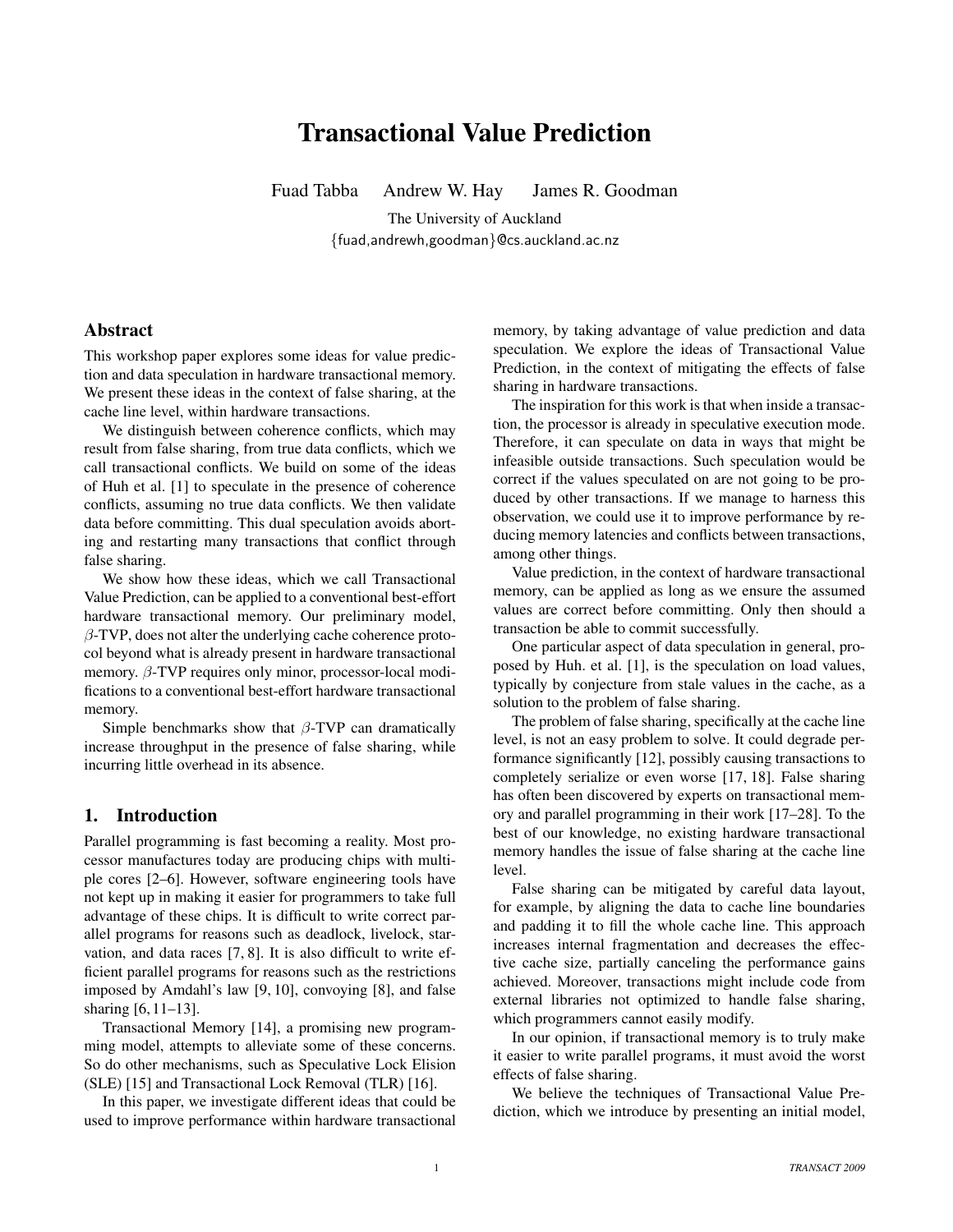$\beta$ -TVP, could help improve performance and mitigate the effects of false sharing within hardware transactions.  $\beta$ -TVP is a work in progress that addresses the problem of false sharing inside transactions by applying methods built on some of the ideas in the work of Huh et al. [1].

By conjecturing about stale cache line values,  $\beta$ -TVP could mitigate the effects of false sharing and improve performance on several fronts. First,  $\beta$ -TVP reduces serialization of transactions falsely sharing the same cache lines.  $\beta$ -TVP allows transactions to run using stale values without stalling or aborting, while simultaneously issuing a request for the appropriate cache line permissions and data.

Second, β-TVP detects transactional conflicts based on changes in the values read from the cache, rather than relying solely on coherence conflicts. This enables  $\beta$ -TVP to detect transactional conflicts at any desired granularity level rather than the level of a whole cache line. Moreover, by detecting conflicts this way,  $\beta$ -TVP improves performance in the presence of silent stores [29] and temporally silent stores [30].

A silent store is when the same value is written to the cache line, resulting in the line being acquired exclusively without actually changing its value. Such an occurrence would stall or abort hardware transactions in different implementations, such as LogTM-SE [22] and ATMTP [31], but would not cause a  $\beta$ -TVP transaction to abort. Note that accommodating silent and temporally silent stores makes it possible for some *truly conflicting transactions* to execute concurrently.

Finally,  $\beta$ -TVP only needs to acquire cache lines in their correct state, whether it is a shared or an exclusive one, just prior to commit time. This reduces the window where conflicts between transactions might occur, potentially increasing concurrency.

The modifications required to implement  $\beta$ -TVP are limited to the local processor; no changes to the underlying cache coherence protocol are needed beyond what is already present in hardware transactional memory. The concepts presented here could equally be applied to different hardware transactional memory implementations and to lock-based mechanisms such as SLE and TLR.

Transactional Value Prediction and β-TVP are still a work in progress. We do not believe that  $\beta$ -TVP is the only way of taking advantage of these ideas. This is, however, the first step in our investigation.

This paper is organized as follows: section 2 describes the false sharing problem, explaining why solving this problem could improve performance and also make it easier to program. In section 3, we propose our preliminary implementation of  $\beta$ -TVP, with details of how it could fit in with existing hardware transactional memory. Section 4 presents our preliminary evaluation of  $\beta$ -TVP. Section 5 briefly describes some of the related work. Finally, we discuss some ideas for future work and end with concluding remarks.

# 2. The False Sharing Problem

The problem of false sharing, and its impact on performance is a well known problem [6, 11–13]. False sharing occurs when a cache line contains unique data objects being referenced by different processors. Since the cache line is the unit of granularity for coherence, these nonconflicting accesses nevertheless force serialization of access.

False sharing is not an easy problem to solve. Most solutions we have encountered in existing literature and from our own experiences are oriented towards the restructuring and padding of data, so that nonconflicting accesses to separate data objects are also nonconflicting as far as the coherence protocol is concerned.

False sharing is a tricky problem because programmers often include external library functions in their code. Even if the programmers' own code does not suffer from false sharing, by including code that does, the whole program could suffer. Often, accessing and modifying such external code is difficult or infeasible.

Huh et al. [1] observed that on a read cache miss, a processor requests, stalls, and eventually obtains both the needed permissions and data in one go. However, the processor may already have the correct data in one of its caches but without the required permissions, i.e., a stale cache line. By separating the request for the needed permissions from the use of the data, the processor does not need to stall, but can speculate using the stale data until the permissions arrive.

Speculating on stale data might, of course, be counterproductive at times. Whether such speculation improves performance or not depends on the benefit of correct speculation, the cost of recovery, and the ratio of correct to incorrect speculation [1]. Huh et al. demonstrate that their method greatly reduces performance losses due to false sharing.

Huh et al. also recognized that writing to shared data can also be broken into steps, in which the write can be performed first but not committed until permissions are acquired. This could reduce the need to stall on writes.

Huh et al.'s proposal requires additional support beyond typical microarchitecture speculation hardware [1]. However, this support exists, or would exist, in a processor that implements hardware transactional memory, such as Sun's upcoming Rock processor [31], and Azul's optimistic concurrency processors [32].

#### False Sharing in Transactions

False sharing is a bigger problem when it occurs in conjunction with hardware transactional memory [18]. Many hardware transactional memory implementations detect transactional conflicts based on cache coherence conflicts. Cache line permissions are usually needed for the duration of a transaction. Therefore, false sharing causes a transaction to stall while it waits for the cache line to come in. Even worse, since hardware does not distinguish between true and false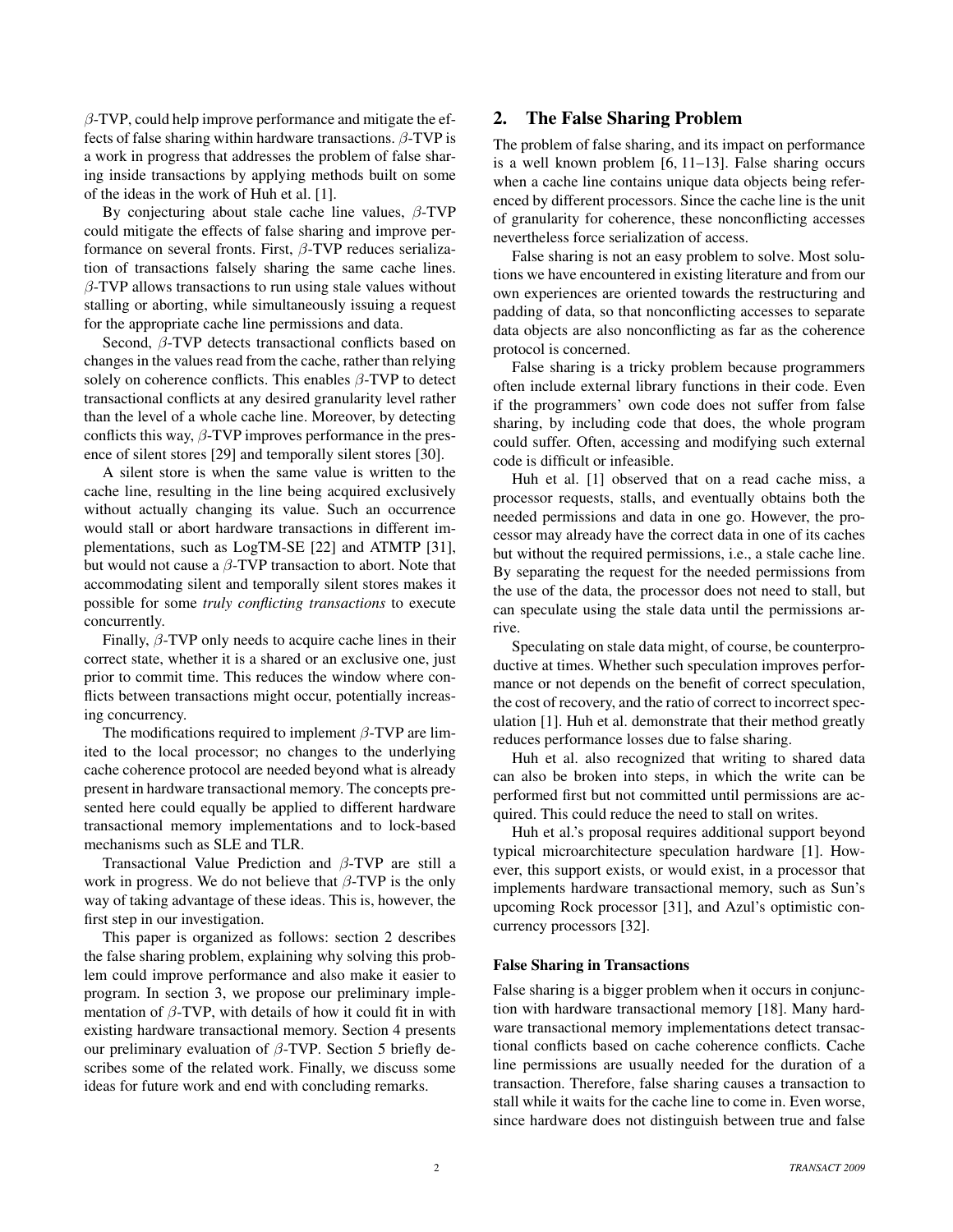

Figure 1. A demonstration of the false sharing problem with two concurrent transactions. (a) ideal case (b) hardware transactional memory (c) a solution that mitigates the problem of false sharing.

sharing, false conflicts may cause a transaction to abort or serialize as it waits for other transactions to complete [17, 18].

The example in Figure 1 shows the timeline of two concurrent transactions. These transactions access different locations within the same cache line at one point during their execution, i.e., false sharing. The transactions in this example at no point have any true conflicts.

Ideally, these transactions should be able to run completely in parallel as shown in (a). However, hardware transactional memory implementations, such as LogTM-SE, infer a transactional conflict whenever a coherence conflict is detected. Thus, such implementations do not distinguish between true and false sharing, thereby stalling transactions as shown in (b), or even aborting them.

We expect a solution to the problem of false sharing to result in an execution timeline similar to the one shown in (c). Such a solution would likely not eliminate all the delays caused by false sharing, since some cache data still needs to be communicated. However, it should be able to mitigate these effects by overlapping the delay with other speculative operations.

Since hardware transactional memory is particularly susceptible to false sharing at the cache line level, its cascading effects potentially have a much greater impact on throughput than in non-transactional applications [17, 18], including software transactional memory.

# 3. Transactional Value Prediction

#### 3.1 Overview

This section introduces some of the ideas of Transactional Value Prediction by the example of  $β$ -TVP.  $β$ -TVP attempts to alleviate, and in some cases eliminate, the effects of false sharing as follows.

The first aspect is speculating on a load using stale cache line data. If a cache line is present but is stale,  $\beta$ -TVP allows transactions to speculate based on the stale data, validating the read data later.  $β$ -TVP assumes that the cache line was invalidated due to false sharing rather than a true conflict. If this assumption is correct, it is indeed false sharing and  $\beta$ -TVP could eliminate most of the effects of false sharing. If it is true sharing, then the transaction aborts. However, if  $\beta$ -TVP had not speculated the transaction might have stalled or aborted anyway.

For the second aspect, instead of detecting transactional conflicts using the cache coherence protocol,  $\beta$ -TVP detects such conflicts based on value changes. A cache coherence conflict triggers validation which will eventually compare the data read inside the transaction with the new data. This reduces the effects of false sharing since in  $\beta$ -TVP, transactional conflicts are restricted to changes in the data used inside a transaction rather than coherence conflicts over whole cache lines.

Another aspect is that  $\beta$ -TVP, conservatively perhaps, does not exclusively request cache lines that are part of a transaction's write set until commit time. This reduces the window in which conflicts might occur. This is in the spirit of Huh el al.'s suggestion that writing to shared data can be broken into steps in which a write can be performed, with the write's effects being invisible to other processors until the end of the transaction [1].

It might seem that  $\beta$ -TVP uses lazy conflict detection. However, lazy conflict detection is defined by Bobba et al. [33] to be that conflicts are detected when the first of two or more conflicting transactions commit. A more accurate way of describing  $\beta$ -TVP would be to use the taxonomy of Larus and Rajwar [8]: β-TVP detects conflicts on *validation* rather than on *open* (eager in [33]) or *commit* (lazy in [33]).

In β-TVP, a coherence conflict is *not* interpreted as a transactional conflict. Instead, a coherence conflict triggers a validation request. This validation request is served later and may or may not trigger a transactional conflict, depending on which parts of the cache line have changed. β-TVP does *not* wait until the end of a transaction to resolve such conflicts, and all conflicts must be resolved before a transaction can commit.

## 3.2 Detailed Description

We now describe  $\beta$ -TVP, an illustration that uses some of the ideas of Transactional Value Prediction, using Sun's ATMTP [31] as an example hardware transactional memory framework. We emphasize that the ideas presented in this work could apply to many speculative execution schemes. ATMTP is used mainly due to its relationship to the upcoming Rock processor.

ATMTP is a best-effort hardware transactional memory that uses eager conflict detection and lazy version management, as writes are stored in a write buffer until the transaction commits.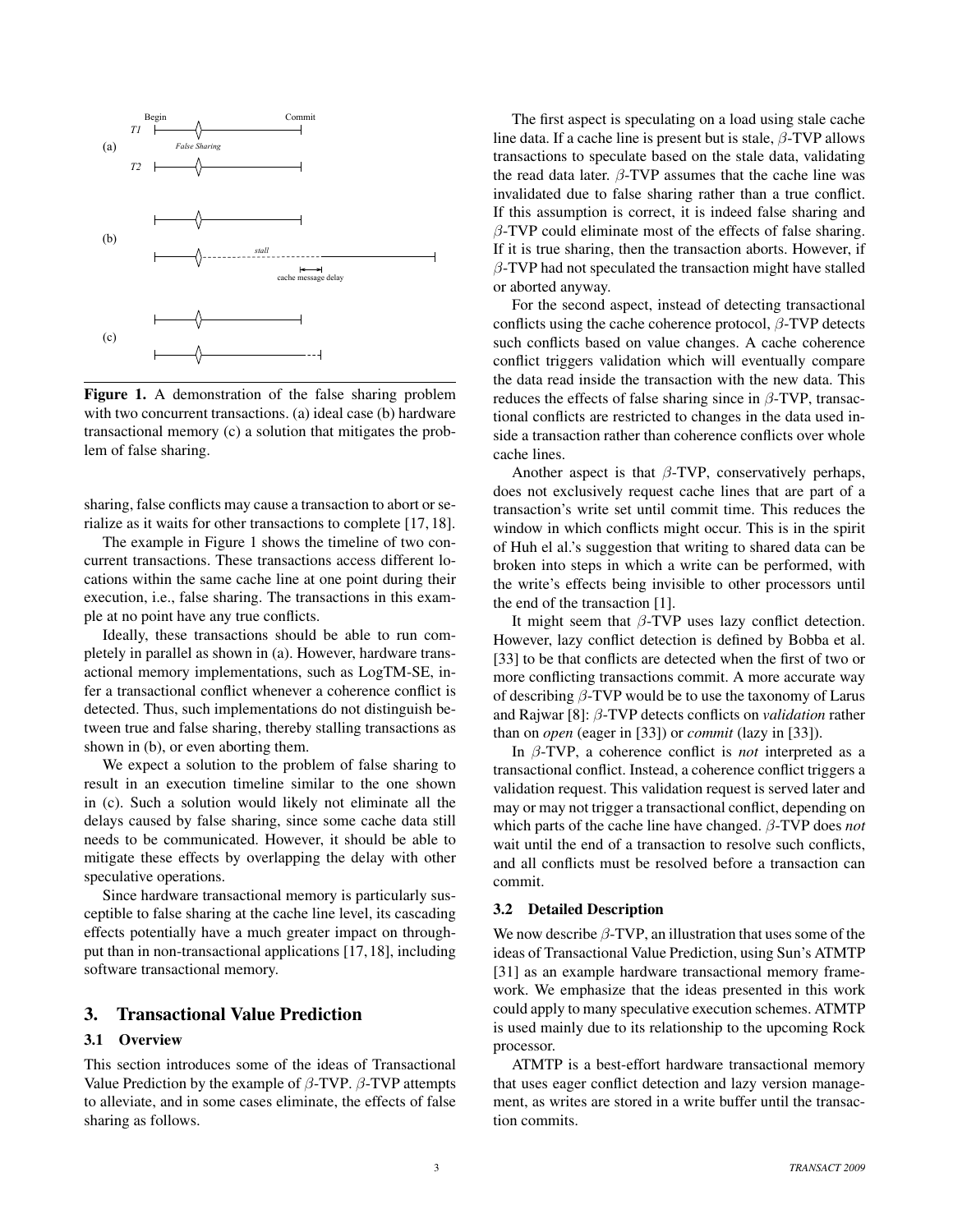We note that, for the time being at least, we have refrained from adding features to  $\beta$ -TVP that are not relevant to Transactional Value Prediction. Such changes could disproportionately benefit both ATMTP and  $\beta$ -TVP.

#### Loading a Value

A transaction in  $\beta$ -TVP begins as a normal ATMTP one. If a transaction attempts to load a memory location and that location is not present in the L1 cache (rather than stale), then the protocol proceeds as normal. Moreover, if the cache line is present and is in a valid state<sup>1</sup>, then the load also proceeds normally.

If the cache line is stale<sup>2</sup>,  $\beta$ -TVP serves the load by using the stale data while simultaneously issuing a cache request for the data. The load proceeds as if it were a cache hit, and does not wait for the response of the cache request before continuing execution.

 $\beta$ -TVP adds additional read mark bits to all cache lines to indicate which parts of the line have been read. Each mark bit monitors reads from a subset of the cache line, i.e., the mark bit is set when its associated subset is read inside a transaction. These bits are used during validation where only the parts of the stale cache line with their mark bits set are validated.

The number of mark bits added per cache line determines the granularity level of  $\beta$ -TVP's conflict detection. In other words, the greater the number of mark bits the finer the granularity, and the more cases of false sharing that can be detected. This could conceivably go down to the individual bit level.

For example, assuming a 64 byte cache line and a conflict detection granularity level of 4 bytes,  $\beta$ -TVP requires an additional 16 mark bits in each cache line.

When a processor receives a response to a cache request, the data in the cache whose mark bits are set is validated against the new data in the response. If the validation succeeds then the transaction proceeds as normal. However, if the validation fails, the transaction aborts and the mark bits are cleared. In all cases, the old cache line data is replaced with the new data in the response.

#### Storing a Value

When a transaction performs a store, ATMTP would normally request exclusive access to the cache line and stall while it obtains the correct permissions, after which it would write the data to the write buffer.  $\beta$ -TVP stores, regardless of the current state of the line, do not generate any cache requests, and are redirected immediately to the write buffer. Thus the stall time taken is equivalent to a cache hit.

#### Conflict Management

As for handling conflicts in the cache coherence protocol: when an ATMTP transaction  $(T1)$  requests a cache line which is part of another transaction's  $(T2)$  read or write sets, whether the request is for shared or exclusive access, then the requester,  $T1$ , always wins, aborting the transaction  $T2<sup>3</sup>$ 

Using  $\beta$ -TVP, whenever a cache line in a transaction is invalidated, the contention management policy does *not* abort the transaction as it would in ATMTP, nor does it deny the invalidation request. Instead,  $\beta$ -TVP would invalidate the cache line, re-request it, and continue execution without stalling for the request. When the request for the invalidated cache line completes, the validation procedure mentioned earlier is triggered.

#### Cache Line Evictions

In ATMTP and  $\beta$ -TVP, if a cache line that is part of a transaction's read set is evicted from the L1 cache, the transaction has to abort.  $β$ -TVP must abort because it cannot keep track of the original value that it has read; therefore, it cannot validate it later. That said, L2 evictions, unlike in ATMTP, do *not* cause a  $\beta$ -TVP transaction to abort. Instead, an invalidation of the cache line is triggered, the line is re-requested and then validated.

## Committing a Transaction

At commit time, ATMTP flushes its write buffer by issuing store requests of all the values in its write buffer. Because ATMTP already has all its lines in their correct commit states<sup>4</sup>, this is sufficient to complete the transaction.

In  $\beta$ -TVP, when a transaction is ready to commit, parts of its read set might not be in a valid state, and parts of its write set might not be in an exclusive state. Therefore,  $\beta$ -TVP employs a two stage commit for its transactions.

The first stage,  $\beta$ -TVP issues shared cache requests to all stale lines in the cache that are part of the transaction's read set but not its write set, if those cache lines have not already come in from the validation procedure mechanism earlier. All the while, that same validation mechanism would apply to each incoming cache line, thereby aborting the transaction if data that is part of the read set has changed.

 $\beta$ -TVP then issues exclusive cache requests to all lines in the cache that are part of the transaction's write set but are not in an exclusive state. Once all the cache lines are in their correct commit state,  $\beta$ -TVP moves to the second commit phase, which is a normal ATMTP commit.

We note that  $\beta$ -TVP issues only one cache request at a time and, conservatively, waits for a response before issuing another request.

<sup>1</sup> Shared, Exclusive or Modified in a MESI protocol

<sup>2</sup> present but marked Invalid in a MESI protocol

<sup>3</sup> ATMTP also provides the ability to use a timestamp-based conflict management policy [33], whereby the requester only wins if it is an older transaction.

<sup>&</sup>lt;sup>4</sup> Lines that are written to are in an exclusive state, i.e., E or M in a MESI protocol. Lines that have only been read are in a valid state, i.e., S, E or M in a MESI protocol.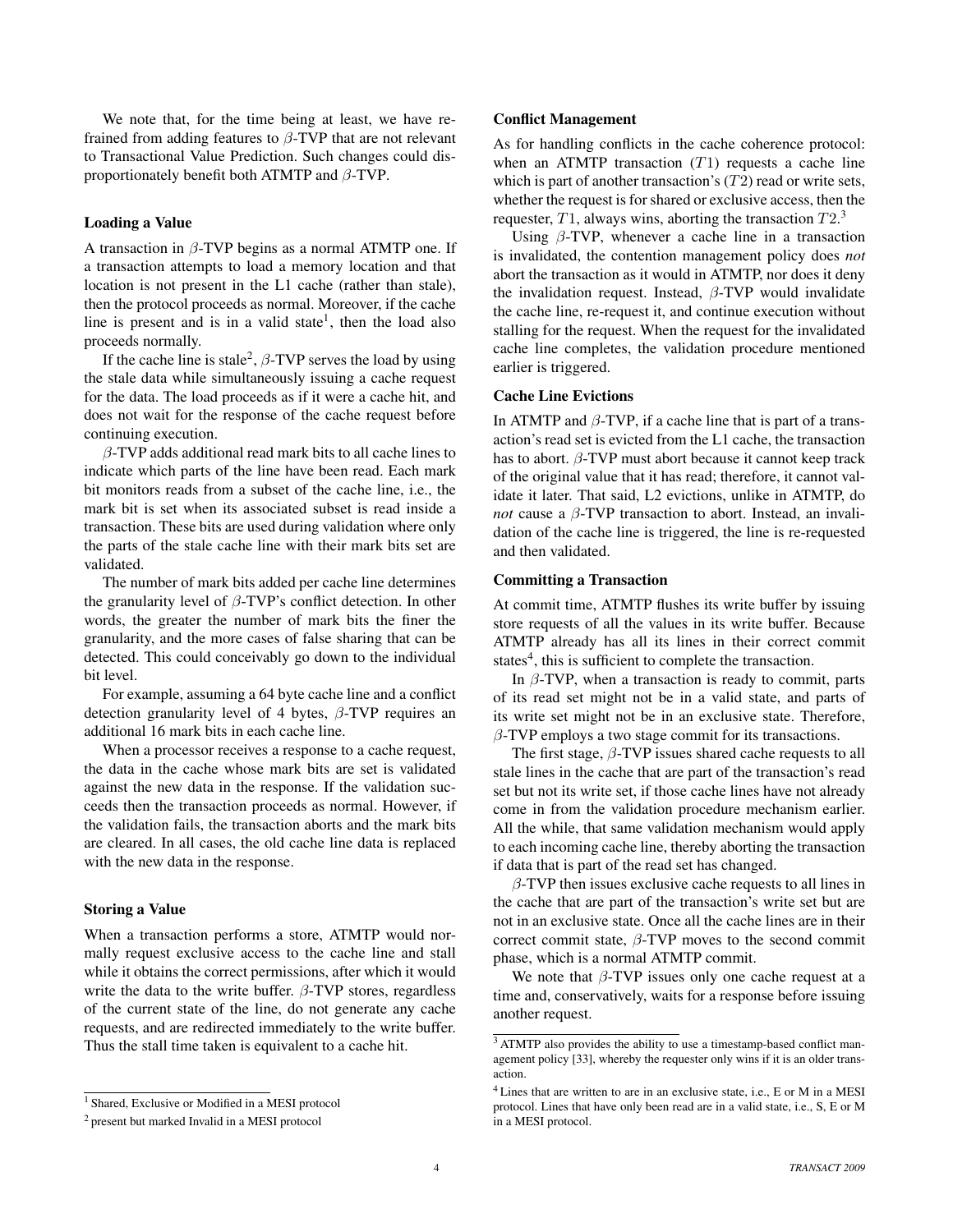The contention management policy during  $\beta$ -TVP's first commit phase is different from that during a  $\beta$ -TVP transaction. Invalidation requests for cache lines that are either part of the  $\beta$ -TVP transaction's read or write sets are denied (nacked). To prevent deadlocks, the simplest thing to do would be for the committing transaction to abort if a cache request it has sent was denied during this first commit phase.

A more sophisticated contention management policy, which we have adopted, is as follows: if a cache line invalidation request comes in during the first commit phase, the transaction would acknowledge it if and only if the requester is also committing and has higher priority (e.g., as determined using timestamps [18,33]), otherwise the request would be denied.

Using this scheme, there is no need to abort in the commit phase if a request issued by the committing transaction was denied; a transaction would just reissue the request. Deadlocks cannot occur if the priority is unique (i.e. no two transactions can have the same priority level).

#### Miscellany

It is worth noting that since a  $\beta$ -TVP transaction speculates on stale data, it could cause inconsistent execution [8], which might trigger certain traps (e.g., divide by zero). This is not a problem as ATMTP, by default, aborts a transaction if it encounters such a scenario. Inconsistent execution, if left unhandled, could also cause infinite loops [8]. However, infinite loops are not a problem in  $\beta$ -TVP as stale data is validated within a bounded period of time. Therefore, data cannot be inconsistent indefinitely.

It is also worth noting that  $\beta$ -TVP assumes all conflicts are due to false sharing, probably a good assumption when false sharing is common. We believe that while the cost of speculation, even in the presence of true sharing, is low, in some cases it might be helpful if  $\beta$ -TVP were to recognize true sharing and handle such cases accordingly. This is one of the areas we are currently investigating.

#### 3.3 β-TVP Architecture

 $\beta$ -TVP should be compatible with any cache coherence protocol with states denoting shared, exclusive, and stale cache lines. It should not matter whether it is a snooping or a directory based protocol [34–37]. Moreover,  $\beta$ -TVP should also be compatible with existing hardware transactional memory proposals that detect conflicts using the cache coherence protocol.

 $\beta$ -TVP does not modify the existing coherence protocol used in ATMTP, and adds little processor-local hardware. The additional hardware requirements are as follows.

First,  $\beta$ -TVP requires additional bits per cache line for the read mark bits. These bits are only necessary for the transactional cache. For instance, ATMTP's transactional cache is the L1 cache; therefore, these bits are only added to the L1 cache and not the L2 cache.

Second, we are assuming the capability of flash clearing the read mark bits. This is only desirable for performance, it is not required for correctness. If these bits cannot be flashcleared, they could be cleared sequentially, at the cost of potential phantom conflicts in future transactions.

Third,  $\beta$ -TVP requires the ability to validate cache lines that are part of a transaction's read set against incoming data. The incoming data could be buffered in an MSHR [38] while the validation takes place, and extra logic needs to be added to compare the values being validated.

We believe the above requirements would be the greater part of the additional logic needed for  $\beta$ -TVP. Some of this additional hardware could also be used for an implementation similar to the one described by Huh et al. [1], which would also be beneficial *outside* transactions.

## 3.4 β-TVP Design Alternatives

 $\beta$ -TVP is the first prototype that uses the ideas of Transactional Value Prediction. We have encountered many points where alternative design decisions could have been made.

Our initial goal was to prepare a simple prototype that requires as few changes as possible, trying not to give  $\beta$ -TVP an advantage over ATMTP in the absence of false sharing and contention. We do not claim any decisions we have made are optimal, and there is definitely room for improvement. Some of the design decisions we contemplated follow.

- $\bullet$   $\beta$ -TVP uses ATMTP as its baseline implementation, mainly due to its relationship with the upcoming Rock processor. ATMTP is but one of many implementations that might benefit from Transactional Value Prediction.
- We have not modified the cache coherence protocol for simplicity. Some modifications to the coherence protocol might improve performance, as demonstrated by Huh et al. [1].
- β-TVP speculates on stale cache line data. Other forms of value prediction, especially in the absence of stale data, might be better suited.
- $\bullet$   $\beta$ -TVP tracks read data using read mark bits. Other methods, such as using tables or signatures, are also possible.
- $\bullet$  β-TVP assumes the existence of a write buffer, as it is already present in ATMTP. A write buffer is not required, and can be replaced by other means.
- $\bullet$   $\beta$ -TVP does not request cache lines that are part of the write set exclusively until commit time. Requesting cache lines exclusively before reaching the commit phase could reduce the time a  $\beta$ -TVP transaction would stall before committing.
- Contention management is a complex topic with different tradeoffs [33]. It is not clear whether eager vs. lazy conflict detection or version management is better. Transactional Value Prediction might affect this choice.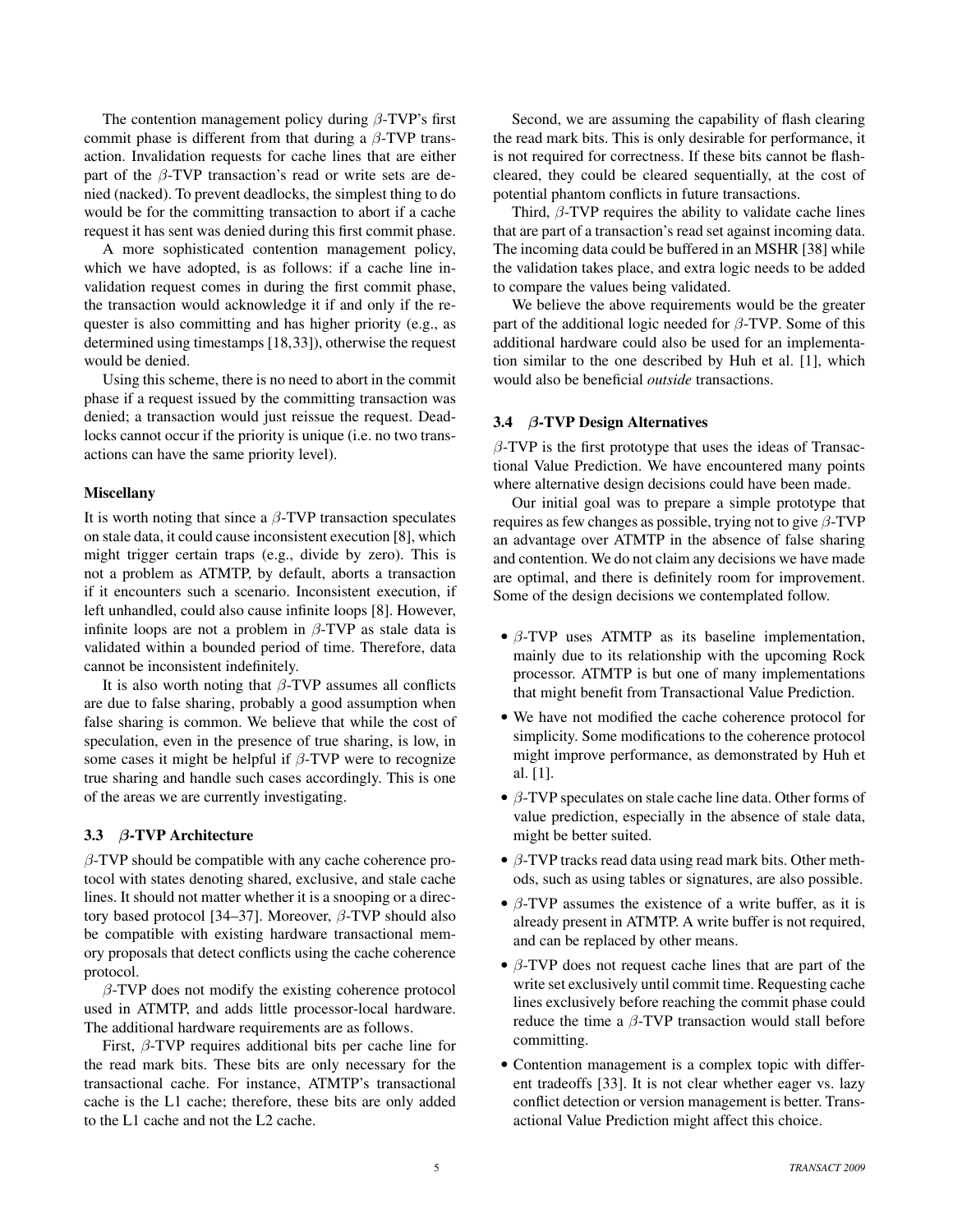- β-TVP always speculates on stale cache line values. Such speculation, if wrong, could abort a transaction. Therefore, at times, it might be better to stall, or to take another checkpoint then speculate.
- When  $\beta$ -TVP speculates on a stale cache line, or if a cache line it has read gets invalidated, it issues a validation request immediately. In certain contexts, it might be better to defer issuing a validation request to a later time.
- $\bullet$   $\beta$ -TVP always acknowledges invalidation requests, unless a transaction is in its commit phase. It might be better to deny invalidation requests, or abort altogether, if the line being invalidated might be truly shared.
- The current cache line replacement policy treats all invalid and invalidated cache lines the same.  $\beta$ -TVP might benefit if the replacement policy prefers stale cache lines that are part of a transaction's read set to those that are not.
- A  $\beta$ -TVP transaction aborts if a cache line in its read set gets evicted, even if that line is stale. By having a solution analogous to a victim cache [39], some aborts could be prevented.
- $\bullet$   $\beta$ -TVP issues only one cache request at a time and can only have one pending request at a time. Increasing the number of cache requests it can issue and the number of requests that can be pending could improve performance.

# 4. Preliminary Evaluation

### 4.1 Simulation Environment

Our simulation framework is based on Virtutech Simics [40], in conjunction with customized memory models built on the University of Wisconsin GEMS 2.1 [41]. The simulator models processors that have best-effort hardware transactional memory support, using Sun's ATMTP simulation framework [31], itself a component of GEMS 2.1.

The simulated environment models a SPARC-V9 multicore processor [42], with a shared L2 cache and a private transactional L1 cache. It uses a MESI directory-based cache coherence protocol.

When simulating ATMTP, we use its default parameters [31]; however, we have increased the size of the write buffer to 64 entries (from the default 32) to ensure that all transactions succeed in hardware. We have also changed the conflict management protocol to timestamp [33].

We note that while the ATMTP simulator is a Rock-like simulator, we are not trying to simulate Rock. What we are aiming for is a best-effort hardware implementation that has some restrictions that might be expected in Rock.

To simulate  $\beta$ -TVP, we have extended ATMTP without modifying the cache coherence protocol. We have recently finished writing the simulator additions for this proposal; at the time of the writing of this paper, we have had limited chance to test it on a full range of benchmarks.

The next section describes the experiments we ran to obtain a preliminary estimate of the benefits of  $\beta$ -TVP.

## 4.2 Experiment Description

We have created a group of synthetic benchmarks in an attempt to cover a range of real world sharing scenarios. These benchmarks are by no means comprehensive or conclusive, but merely evidence collected to date to support our intuition.

The following experiments were run on a simulated 8-processor SPARC-V9 machine using the ATMTP environment described earlier. Each experiment involves running 1, 2, 4, and 7 threads each on a separate processor<sup>5</sup>, with each thread performing 200 transactions. The transactions have been chosen so that the only reason they would abort is due to conflicts with other transactions, i.e., they will eventually succeed from retrying. As such, there is no need for a software fallback mechanism.

We are comparing the throughput of ATMTP,  $\beta$ -TVP with false sharing conflict detection granularity of 4 bytes (one word<sup>6</sup> — TVP-4), and also 64 bytes (a whole cache line — TVP-64). TVP-64 is not an attempt to mitigate the effects of the false sharing; however, it is used as a control experiment to account for the different contention mechanisms used in ATMTP and  $\beta$ -TVP.

Below is a description of the experiments we ran.

- False sharing followed by no sharing: All threads start by incrementing different parts of the same one cache line, followed by incrementing 39 different cache lines.
- No sharing followed by false sharing: All threads start by incrementing 39 different cache lines, followed by incrementing different parts of the same one cache line.
- False write sharing: All threads increment *different* parts of the same 40 cache lines.
- True write sharing: All threads increment the *same* part of the same 40 cache lines.
- Read-write false sharing: The first thread increments 40 different cache lines, while all other threads read the same 40 cache lines. However, the reads and writes (increments) are to *different* parts of the same cache lines.
- Read-write true sharing: The first thread increments 40 different cache lines, while all other threads read the same 40 cache lines. However, the reads and writes (increments) are to the *same* parts of the same cache lines.

<sup>5</sup> The simulated environment runs more smoothly with a dedicated processor for kernel-related events, as recommended by the Wisconsin GEMS group.

<sup>&</sup>lt;sup>6</sup> The definition of a *word* is architecture dependent. The SPARC Architecture Manual, version 9 [42], defines a *word* as a quadlet (4 bytes). This is the default size of an integer (int) on a SPARC-V9 platform.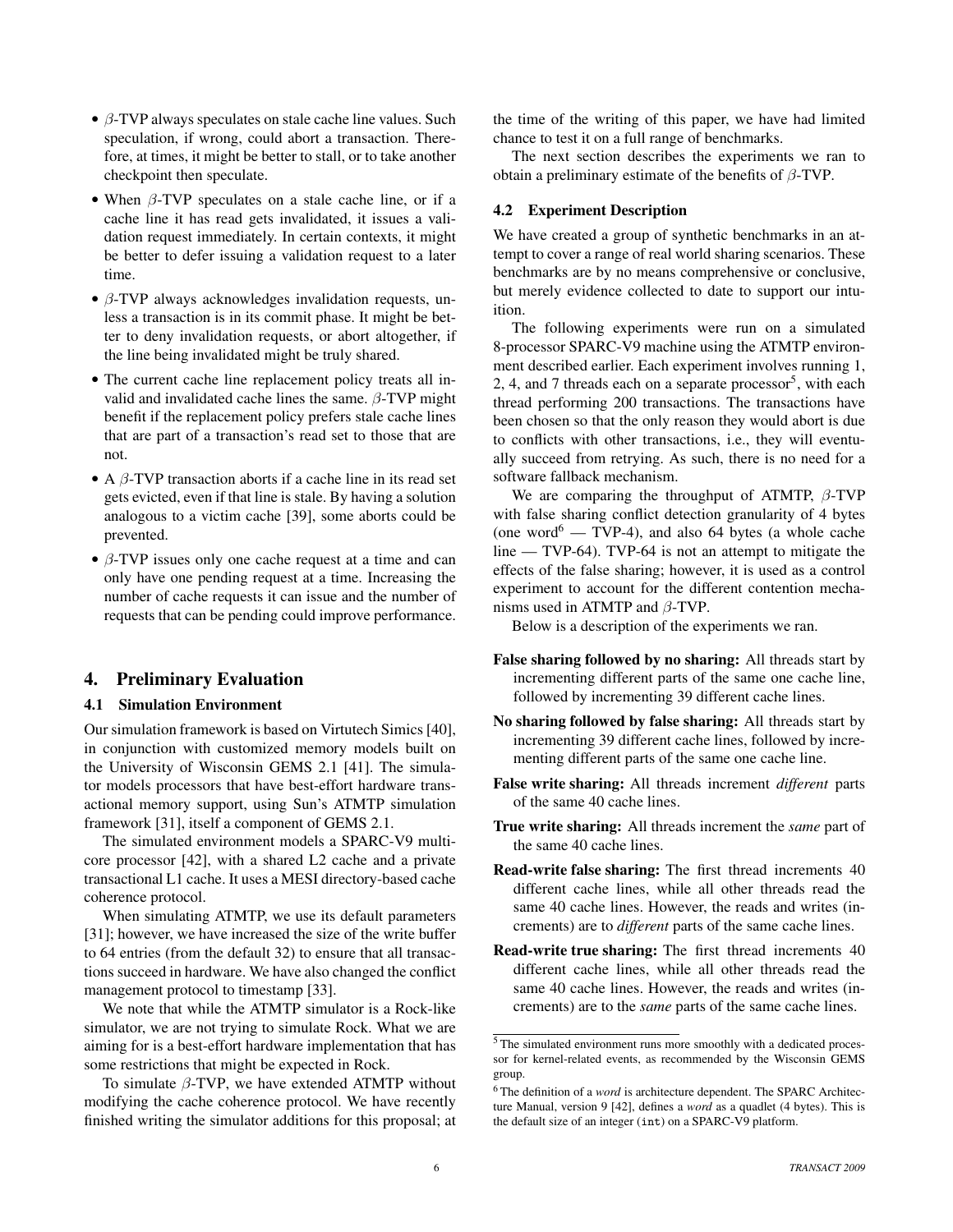

Figure 2. Comparative throughput of different schemes, normalized to the throughput of a single processor (higher is better). (a) false sharing followed by no sharing (b) no sharing followed by false sharing (c) false write sharing (d) true write sharing (e) read-write false sharing (f) read-write true sharing

# 4.3 Preliminary Results and Analysis

Figure 2 presents the results from the experiments mentioned earlier. The results show the throughput of the different tests normalized to the throughput of a single processor, which is the same in all cases of a single benchmark.

A small amount of false sharing can have a big impact on throughput as seen in (a) and (b), which outline the results for having only one falsely shared cache line among no sharing at all. If false sharing occurs at the beginning of a transaction as in (a), then ATMTP fully serializes the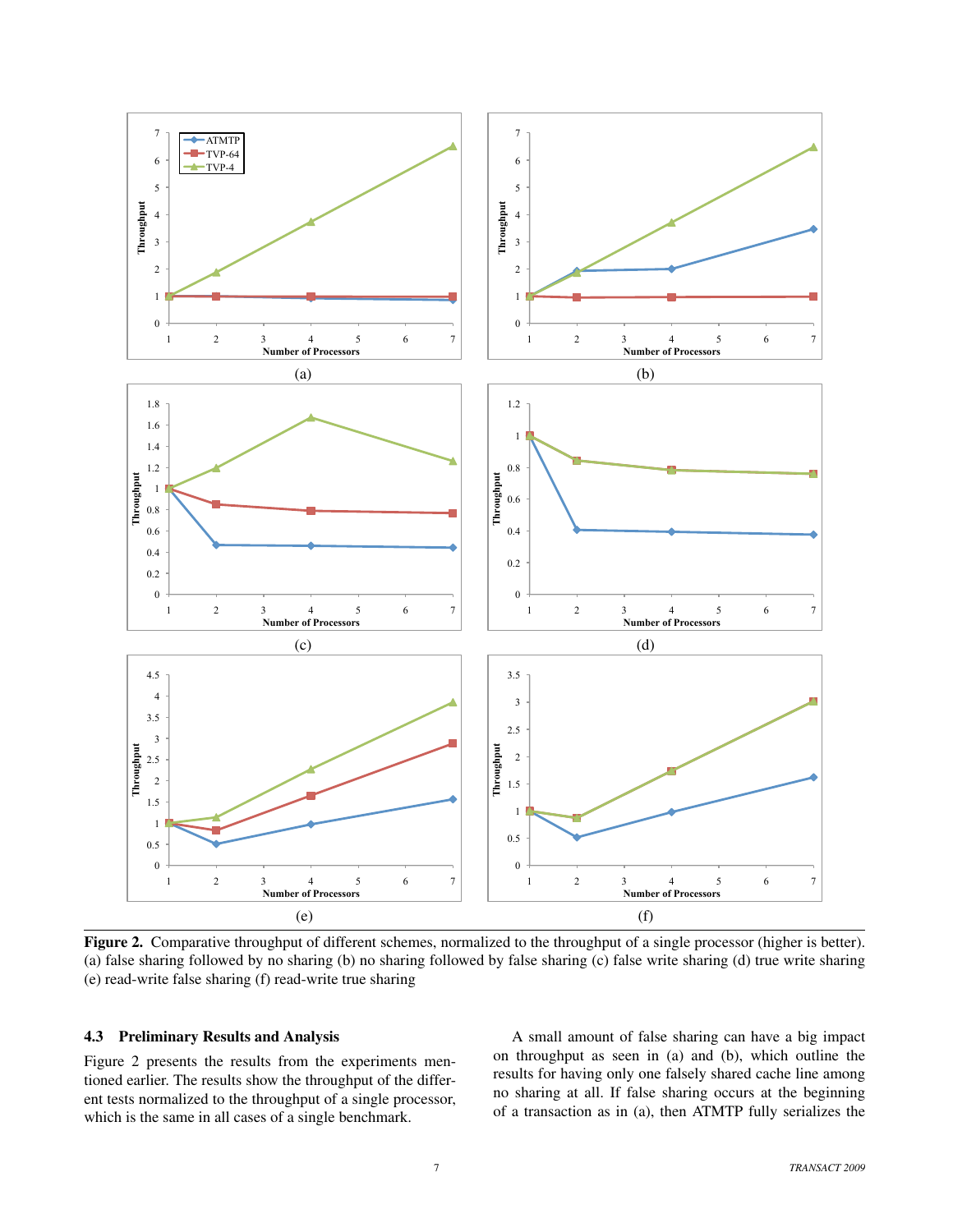transactions. On the other hand, if false sharing occurs at the end of a transaction as in (b), then there is more parallelism in ATMTP but throughput still does degrade.

We note that in (b), ATMTP throughput does not improve going from 2 processors to 4. Investigating this showed that in this particular example, transactions are synchronized in a pattern at 4 processors that is causing a higher number of them to abort, due to true data conflicts.

In this case of having little false sharing (a,b), using TVP-4 seems to have completely mitigated the effects of false sharing, almost achieving perfect parallelism. TVP-64 underperforms ATMTP in (b), probably due to differences in conflict management.

The chart in (c) shows throughput with false sharing over a big write set. ATMTP throughput degrades, compared to the single-threaded case, since the cache lines thrash between threads. TVP-4 significantly mitigates this effect. However, TVP-4 does not provide perfect parallelism since the cache lines still need to be exclusive at commit time. TVP-64 outperforms ATMTP in this scenario, probably because of the different contention management. We note that TVP-4's throughput drops going from 4 to 7 processors, possibly due to the higher level of contention over the cache lines during the commit phases of the different processors.

The chart in (d) shows throughput with true sharing over a big write set. Unsurprisingly, performance degrades regardless of the mechanism used. That said, TVP-4 and TVP-64 outperform ATMTP, probably for the same contention management reasons mentioned earlier. Observe that TVP-4 performs no worse than ATMTP despite speculating incorrectly about the presence of false sharing.

When there are many readers and a single writer as in (e) and (f), ATMTP does not scale well since that one writer cannot run in parallel with any readers. TVP-4 allows that writer to run in parallel with other readers if it is false sharing. If it is true sharing, then TVP-4 and TVP-64 only serialize the writer and readers during the writer's commit phase, rather than the whole duration of the writer's transaction.

It is worth noting that the thread running on the first processor in (e) and (f) is a writer thread. From that point on, all new threads are read-only threads. This explains why performance degrades in some cases going from 1 to 2 processors, but improves after that point.

We have covered a variety of different sharing scenarios, but this is by no means conclusive. There probably are scenarios where ATMTP would outperform  $\beta$ -TVP. We think that such scenarios, however, are rare and that even in their presence  $\beta$ -TVP would not suffer much. This is a work in progress, and we are still in the course of investigating different possibilities using more benchmarks.

# 5. Prior Work

Huh, Chang, Burger, and Sohi's work on Coherence Decoupling [1] proposes a solution to the problem of false sharing. One of the methods they suggest is speculating based on the values of stale cache lines. We have applied some of the concepts they propose to transactional memory, taking advantage of the speculative execution inherent in it. Unlike their work, we do not alter the underlying coherence protocol beyond what is already present in hardware transactional memory.

Torrellas, Lam, and Hennessy [43] propose some solutions to the false sharing problem. Their work investigates the relationship between false sharing and spatial locality, and proposes compiler modifications that optimize the layout of shared data in cache lines to mitigate its effects.

Kadiyala and Bhuyan [44] propose a hardware solution to the problem. Their work suggests maintaining coherence on small cache lines, while using larger lines containing several of these small lines as the unit of transfer. They argue that this would reduce false sharing while retaining the benefits of having larger cache lines.

Lepak, Bell, and Lipasti [29] explore the recurrence of previously seen values in a program. They also explore new definitions of false sharing based on changes, or lack thereof, in the values being stored. Lepak and Lipasti [30] exploit this phenomenon in their work on the MESTI protocol to reduce memory traffic and improve performance. Their work, however, is not based on speculative execution.

Olszewski, Cutler, and Steffan propose JudoSTM [45], a dynamic binary-rewriting software transactional memory that detects conflicts based on value changes. By using value-based conflict detection, JudoSTM also improves performance in the presence of silent stores. However, JudoSTM does not address the problem of false sharing.

# 6. Future Work

Transactional Value Prediction is still a work in progress. There are many issues we intend to address in the near future and alternative design options we intend to explore, such as the ones in section 3.4.

We have presented the ideas of value prediction and data speculation in hardware transactions, mainly in the context of mitigating the effects of false sharing. We believe there may be other forms of taking advantage of these ideas, and we intend to explore these venues.

Speculating in the case of true sharing, rather than false sharing, might not always be a good idea. We would like to investigate in more depth the impact of such misspeculation, and look into methods that differentiate between cases of true and false sharing, and deal with them appropriately if needed. One such method would be to extend the contention management policy to disallow sharing of cache lines that might be involved in true sharing.

This could be achieved in several ways, for example, by counting the number of set read mark bits in the cache line. If the number of set bits exceeds a certain threshold, all requests to that line would be denied or redirected to the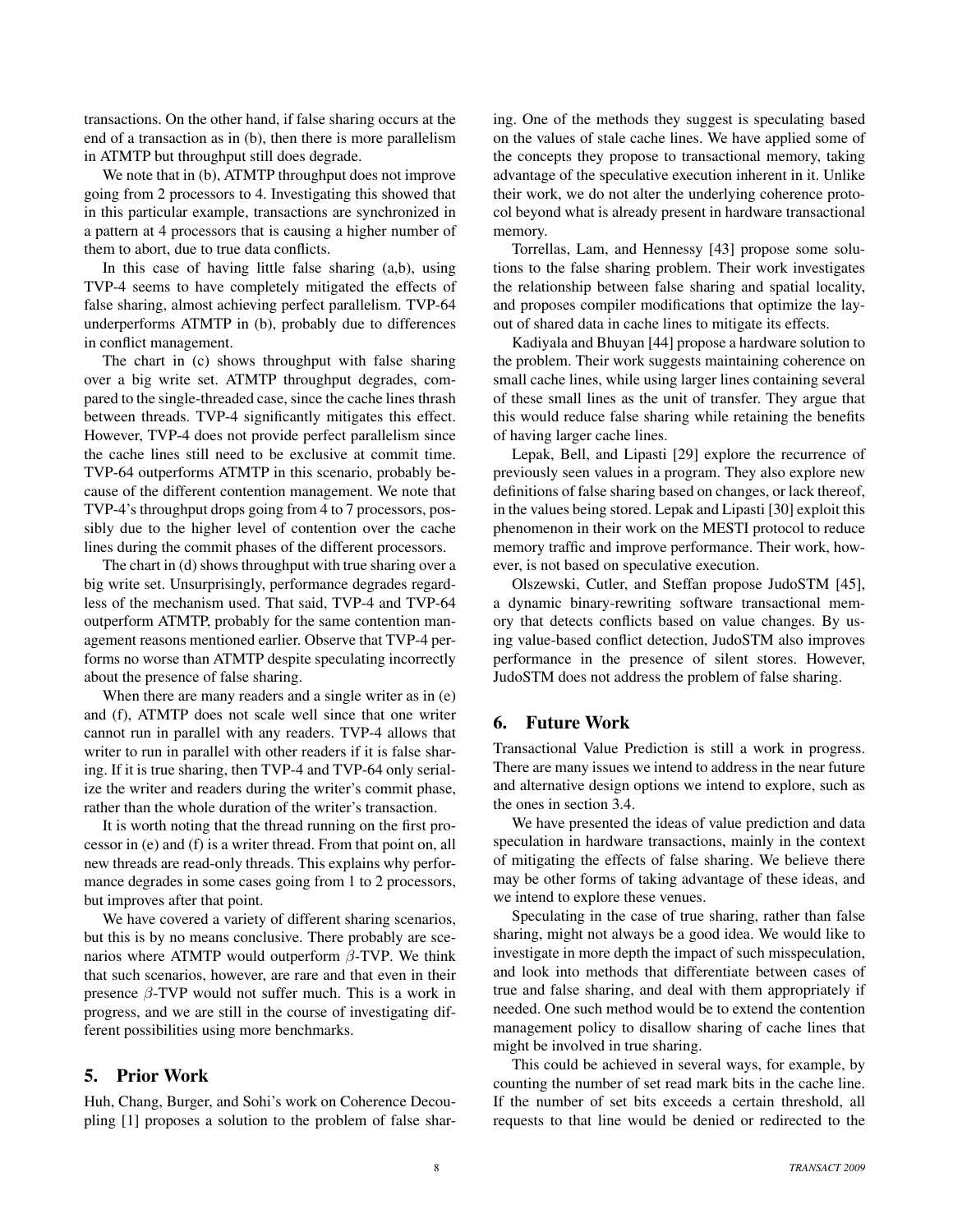contention management mechanism. Another way would be to maintain a history of true conflicts in cache lines, and use that history as a predictor of false sharing.

The preliminary  $\beta$ -TVP results presented in this paper are based on a set of synthetic benchmarks we have created. We are in the process of testing  $\beta$ -TVP using a subset of the STAMP benchmarks [46], as well as some of the microbenchmarks used in many transactional memory evaluations, such as red-black trees, linked-lists and chained-hash tables [47]. We note some of these benchmarks may already be tuned to work around false sharing; therefore, we need to investigate the best way of using these benchmarks to evaluate our ideas.

We have chosen ATMTP as the framework to use with  $\beta$ -TVP, mainly because it simulates an environment similar to the upcoming Rock processor. However, these ideas could apply to many different hardware transactional memory implementations, and other similar lock-based mechanisms such as SLE. We are also considering applying these ideas to LogTM-SE [22].

LogTM-SE allows the eviction of cache lines that are part of the read set; such an eviction would abort a  $\beta$ -TVP or ATMTP transaction. An example of applying  $\beta$ -TVP to LogTM-SE could handle evictions by invoking nested transactions whenever the value prediction mechanism is used. Thus, only values that are part of the nested transaction's read set cannot be evicted without aborting the nested transaction.

We have presented our ideas mainly in the context of false sharing, and to a lesser extent in the context of silent stores. We are also investigating how Transactional Value Prediction could improve performance and make it easier to program in other contexts.

## 7. Concluding Remarks

In this workshop paper, we have introduced Transactional Value Prediction, ideas for data speculation and value prediction in hardware transactional memory. We presented these ideas mainly in the context of mitigating the effects of false sharing. However, we believe that there may be other ways of using Transactional Value Prediction to improve performance of hardware transactions.

We have also explained how false sharing, at the cache line level, could negatively affect both performance and ease of programming. Therefore, we believe it is an important issue to address in hardware transactional memory.

We developed a preliminary proposal,  $\beta$ -TVP, as one example that uses some of these ideas in an attempt to address the problem of false sharing. We have demonstrated that, at least in some cases,  $\beta$ -TVP can alleviate, or even eliminate, the effects of false sharing.

# References

- [1] Jaehyuk Huh, Jichuan Chang, Doug Burger, and Gurindar Sohi. Coherence decoupling: making use of incoherence. *ACM SIGARCH Computer Architecture News*, 32(5), 2004.
- [2] David Geer. Chip makers turn to multicore processors. *IEEE Computer*, 2005.
- [3] Anwar Ghuloum. Unwelcome advice, 2008.
- [4] Herb Sutter. The free lunch is over: A fundamental turn toward concurrency in software. *Dr. Dobb's Journal*, 2005.
- [5] Geoff Koch. Discovering multi-core: Extending the benefits of Moore's law. *Technology*, 2005.
- [6] John L. Hennessy and David A. Patterson. *Computer Architecture: A Quantitative Approach*. Morgan Kaufmann, 4<sup>th</sup> edition, 2006.
- [7] Jim Gray and Andreas Reuter. *Transaction Processing: Concepts and Techniques*. The Morgan Kaufmann Series in Data Management Systems. Morgan Kaufmann, 1993.
- [8] James R. Larus and Ravi Rajwar. *Transactional Memory*. Synthesis Lectures on Computer Architecture. Morgan and Claypool Publishers, 2007.
- [9] Gene M. Amdahl. Validity of the single processor approach to achieving large scale computing capabilities. *AFIPS Conference Proceedings*, 1967.
- [10] Mark D Hill and Michael R Marty. Amdahl's law in the multicore era. *IEEE Computer*, 2008.
- [11] James R. Goodman and Philip J. Woest. The Wisconsin Multicube: a new large-scale cache-coherent multiprocessor. *Proceedings of the 15th Annual International Symposium on Computer Architecture*, pages 422 – 431, 1988.
- [12] William J Bolosky and Michael L Scott. False sharing and its effect on shared memory. 1993.
- [13] Maurice Herlihy and Nir Shavit. *The Art of Multiprocessor Programming*. Morgan Kaufmann, 2008.
- [14] Maurice Herlihy and J Eliot B Moss. Transactional memory: Architectural support for lock-free data structures. *Proceedings of the 20th Annual International Sympsium on Computer Architecture*, pages 289–300, 1993.
- [15] Ravi Rajwar and James Goodman. Speculative lock elision: enabling highly concurrent multithreaded execution. *MICRO 34: Proceedings of the 34th annual ACM/IEEE international symposium on Microarchitecture*, 2001.
- [16] Ravi Rajwar and James Goodman. Transactional lock-free execution of lock-based programs. *ASPLOS-X: Proceedings of the 10th international conference on Architectural support for programming languages and operating systems*, 2002.
- [17] Maurice Herlihy and J Eliot B Moss. System for achieving atomic non-sequential multi-word operations in shared memory. *US Patent 5,428,761*, 1995.
- [18] Kevin Moore, Jayaram Bobba, Michelle Moravan, Mark D. Hill, and David A. Wood. LogTM: Log-based transactional memory. *Proc. 12th Annual International Symposium on High Performance Computer Architecture*, 2006.